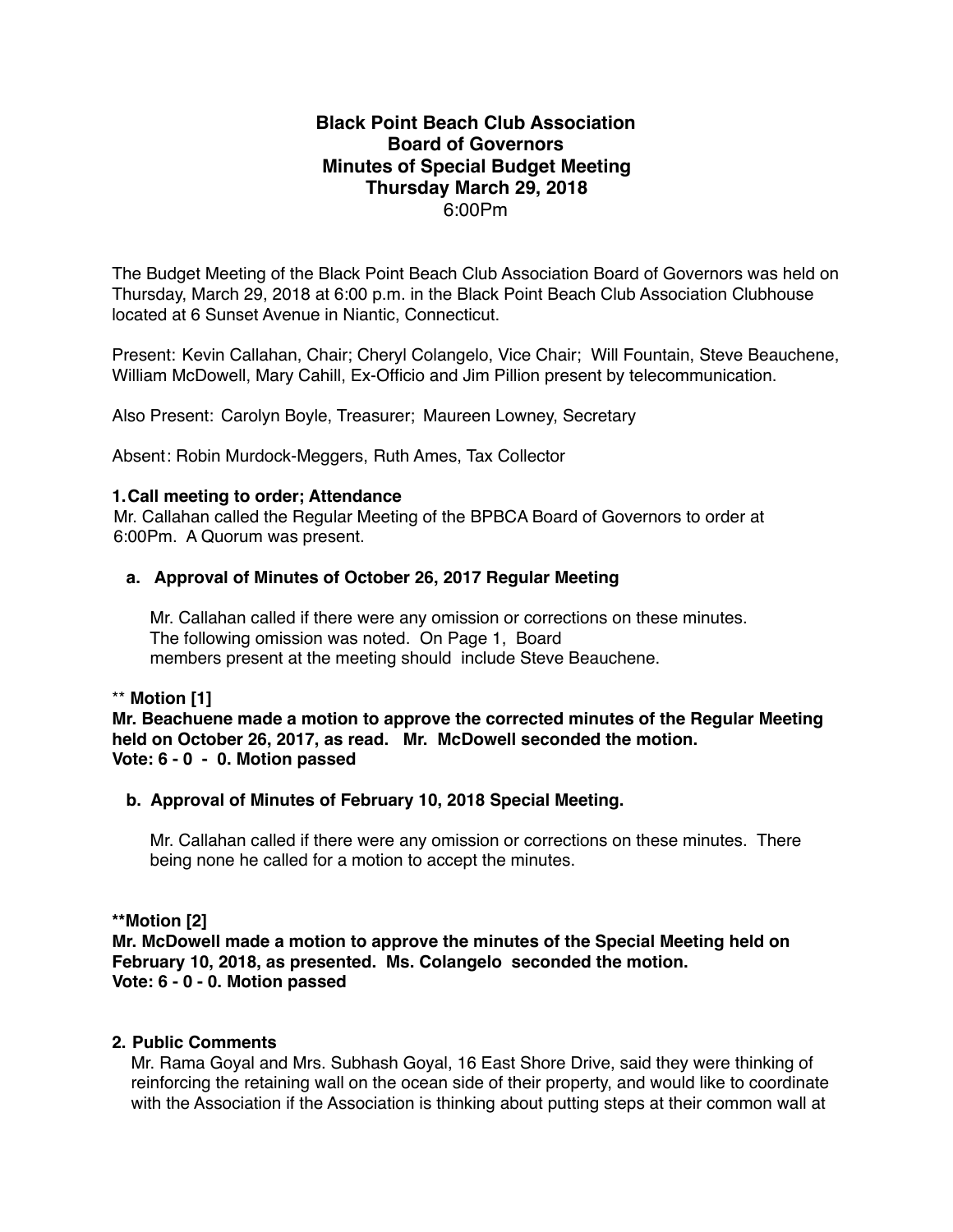northeast corner of their property, which is next to the Nehantic right-of-way.

## 3. **BOG Budget Discussions**

Ms. Boyle presented the 2018-2019 draft budget along with last year's budget with the actual figures as of March 16,2018 and the estimated year end of June 30, 2018. Ms. Boyle reviewed the budget line item by line item. Ms. Boyle stated that under expenses for the clubhouse \$10,000.00 had been budgeted but only \$2,748.00 has been used to date and proposed to lower the Budget for the Clubhouse for the 2018-2019 budget year to \$5,500.00 and suggested that the Playground be lowered from \$10,000.00 to \$5,000.00 as the Men and Women's club are doing fundraisers for the playground equipment. Ms. Boyle also said we would not have the Association Manager salary of \$22,500.00 for the 2018-2019 budget but would be replaced by the Waterfront Supervisor salary of \$13,500.00.

Ms. Boyle reported the mill rate would decrease from 1.6 to 1.4 in the proposed budget.

Discussion followed. Mr. Fountain asked if there was money in the Budget for tree removal, basketball court, new roof and window for the club house. He said the cost would be approximately \$34,000.00. Ms. Boyle said it could be paid out of the 2017-2018 budget as there was enough money still left in this budget.

Mr. Jim Pillion left the meeting at 6:33Pm

**\*\*Motion [3] Mr. Beauchene made a motion to accept the proposed 2018—2019 budget as presented. Mr. McDowell seconded the motion. Vote: 5 - 0 - 0. Motion Passed.**

**4) Executive Session**

**\*\*Motion [4]**

**Ms. Colangelo made a motion at 6:46Pm to enter Executive Session to discuss personnel matters.**

**Mr. McDowell seconded the motion.**

**Vote: 5 - 0 - 0. Motion Passed.**

**\*\* Motion [5]**

**Ms. Colangelo made a motion to exit Executive Session at 8:00pm with no action taken and return to the Budget meeting.**

**Mr. Beauchene seconded the motion.**

**Vote: 5 - 0 - 0. Motion Passed.**

**\*\*Motion [6]**

**Mr. Beauchene made a motion that the Budget Meeting of the Black Point Beach Club Association Board of Governors be adjourned at 8:01 p.m. Mr. McDowell seconded the motion.**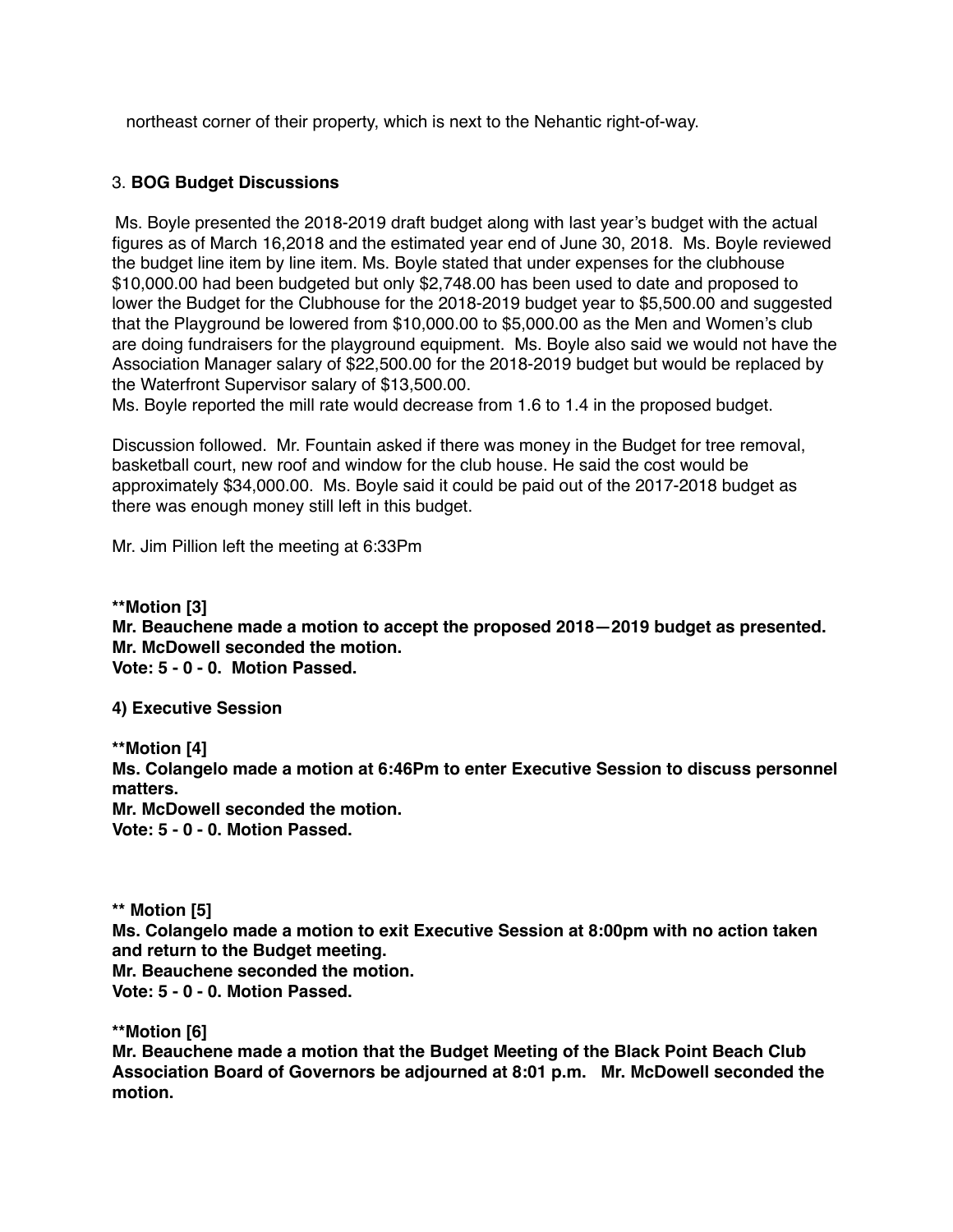**Vote 5 - 0 - 0. Motion Passed.**

**Respectfully submitted,**

**Maureen Lowney, Secretary**